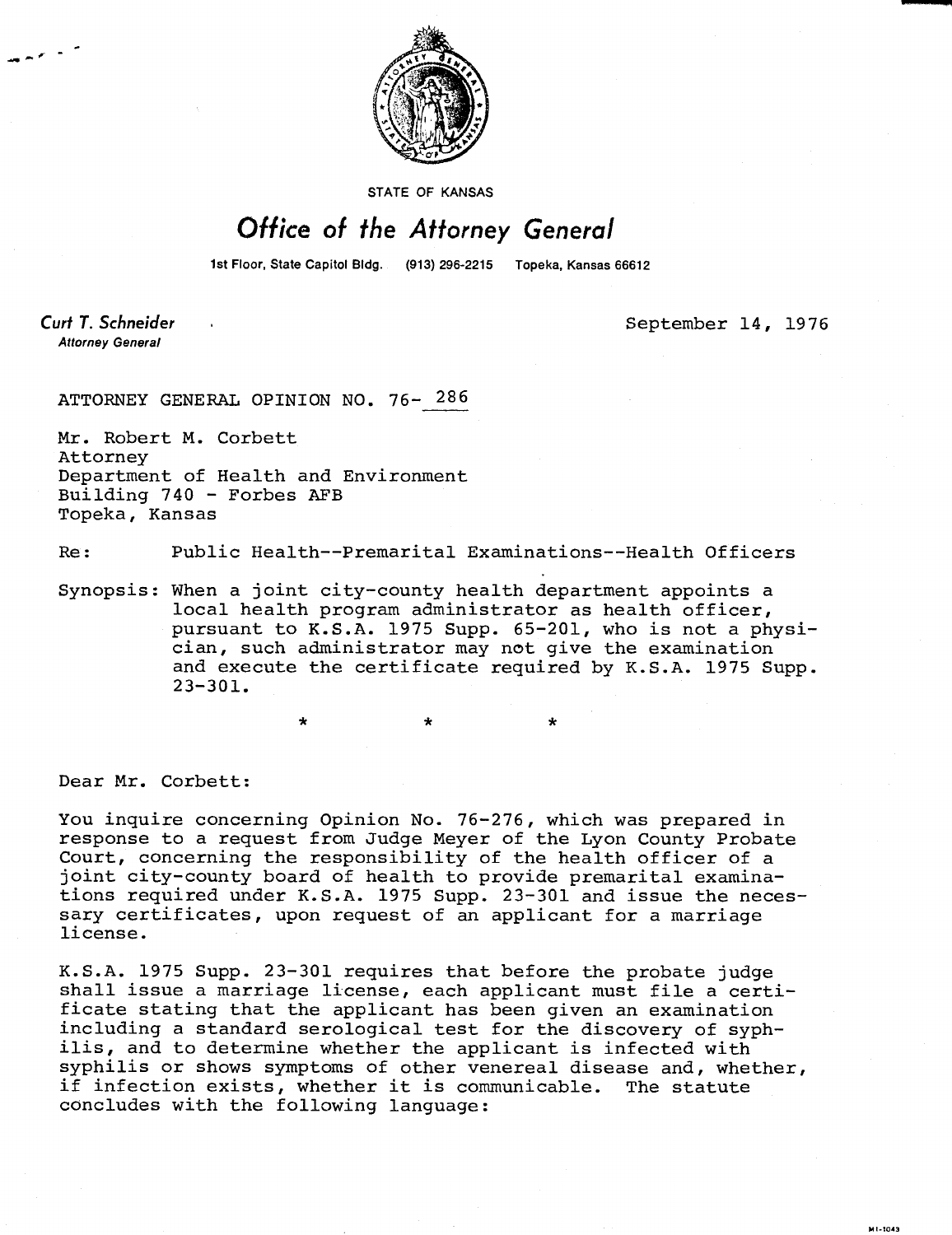Mr. Robert M. Corbett Page Two September 14, 1976

> "Any county or city health officer shall, upon request of any applicant, perform the examination and make the certificate required hereunder, without charge."

Judge Meyer advised that a local physician acted as health officer, largely in an advisory capacity. On the basis of that information, we concluded that the health officer must provide the required examination.

You advise, however, that in Lyon County, a physician does not serve as health officer. K.S.A. 1975 Supp. 65-201 states in pertinent part thus:

> "The appointing authority of city-county, county or multicounty health units with less than one hundred thousand (100,000) population may appoint a qualified local health program administrator as the local health officer if a physician or dentist is designated as consultant to direct the administrator on program and related medical and professional matters."

You advise that in Lyon County, the board of health has appointed a local health program administrator as the local health officer, in lieu of appointing a physician. Clearly, the quoted language of K.S.A. 1975 Supp. 23-301, contemplates that the health officer shall be a physician. When, as here, a local health program administrator has been appointed as health officer, such administrator cannot legally succeed to those duties of the health officer which by their very nature may be performed only by a physician licensed to practice medicine under the laws of the State of Kansas. We have reviewed your letter of August 20, 1976, to Mr. Carl Kunish, Director of the Emporia-Lyon County Health Department, and agree fully with you advice to him. The physician or dentist who is designated as a consultant is not, of course, the health officer, and has no duty to perform the examination and provide the certificate required of the health officer under K.S.A. 1975 Supp. 23-301.

As a result, applicants may be required to obtain the necessary examination and certificate from a private physician, although the